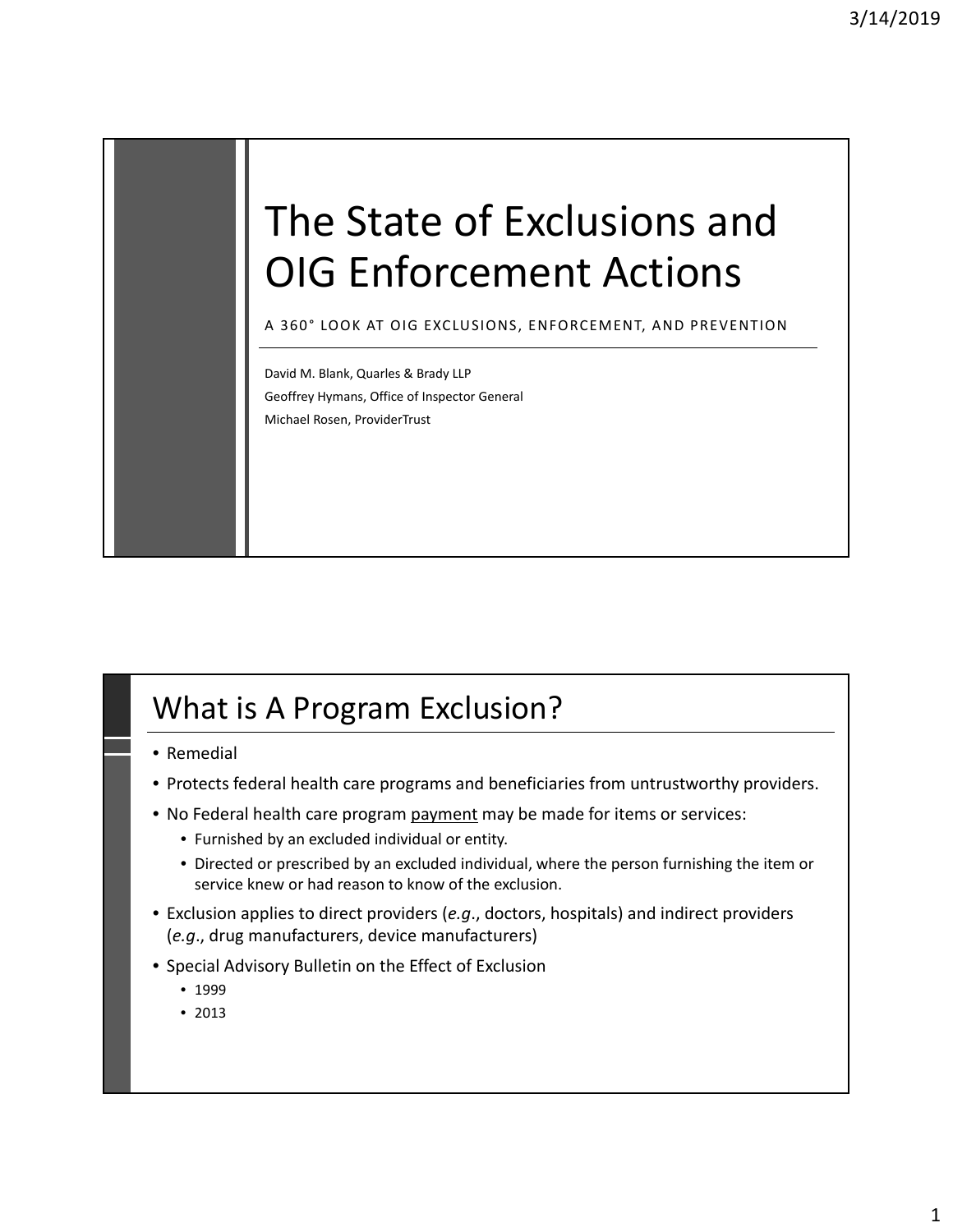# What is a Mandatory Exclusion?

- Mandatory § 1128(a) of the SSA
	- Conviction Relating to Federal Heath Care Program
	- Conviction Relating to Abuse or Neglect (Only State or Federal)
	- Felony Conviction Relating to Fraud, Theft, Embezzlement, Breach of Fiduciary Duty, or other Financial Misconduct
		- In Connection With the Delivery of a HealthCare Item or Service
		- Or Act or Omission Involving a Federal Health Care Program (That is not covered by  $(a)(1)$ ).
	- Felony Conviction Relating to a Controlled substance.
- Minimum Period: 5 Years
	- Aggravating and Mitigating Factors
- Reinstatement is **NOT** automatic.

### What is a Permissive Exclusion?

- Permissive  $-$  § 1128(b) of the SSA
	- 16 Authorities
- •Is Permissive really Permissive?
- •How does OIG impose exclusions beyond the minimum term?
	- Aggravating Factors
	- Mitigating Factors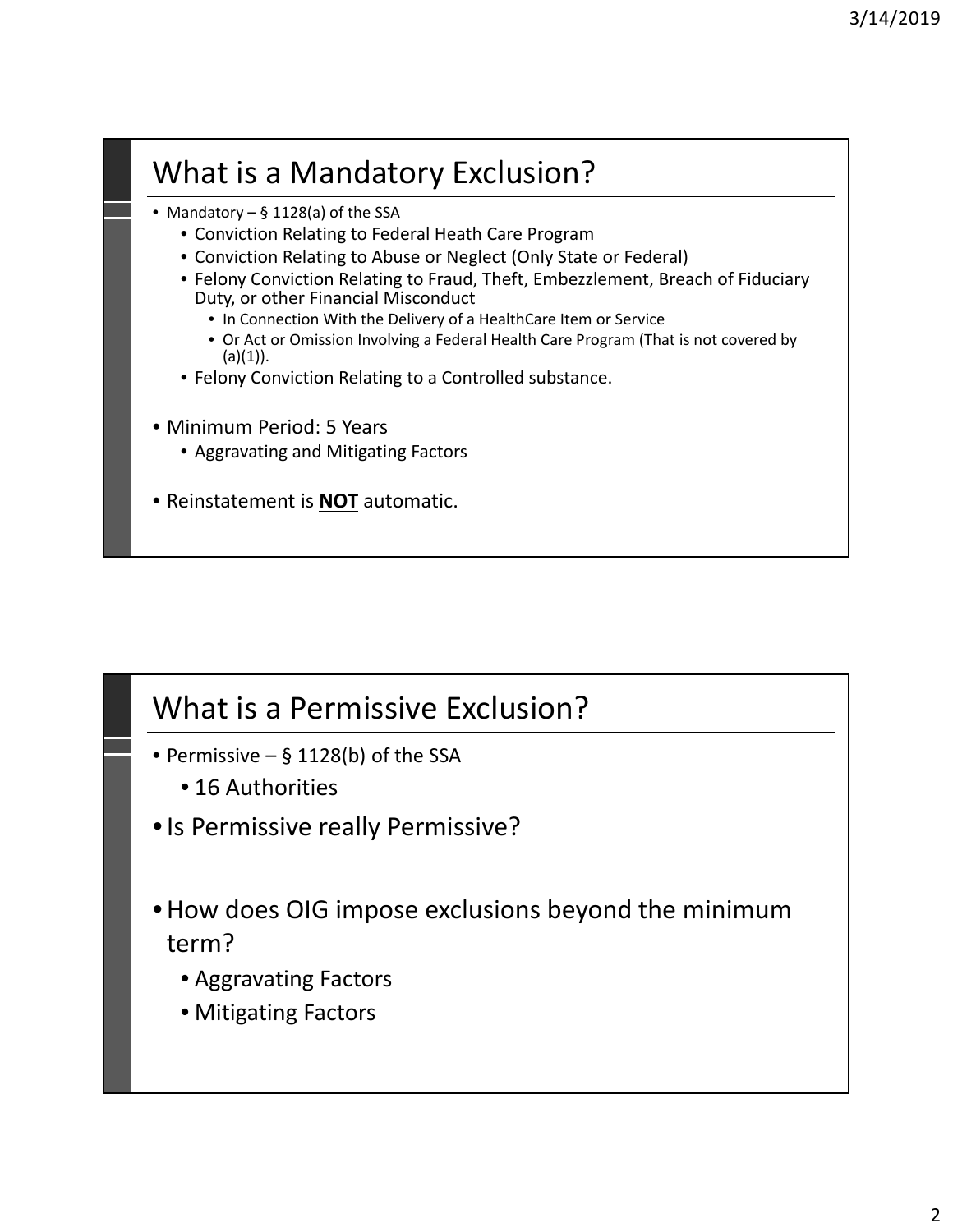# Permissive Exclusion Authorities

| <b>Social Security Act</b> | 42 USC §         | Amendment                                                                                                                                                                                                                            |
|----------------------------|------------------|--------------------------------------------------------------------------------------------------------------------------------------------------------------------------------------------------------------------------------------|
| $1128(b)(1)(A)^{2}$        | 1320a-7(b)(1)(A) | Misdemeanor conviction relating to health care fraud. Minimum<br>Period: 3 years                                                                                                                                                     |
| $1128(b)(1)(B)^{\dagger}$  | 1320a-7(b)(1)(B) | Conviction relating to fraud in non- health care programs. Minimum<br>Period: 3                                                                                                                                                      |
| 1128(b)(2)                 | 1320a-7(b)(2)    | Conviction relating to obstruction of an investigation. Minimum<br>Period: 3 years                                                                                                                                                   |
| $1128(b)(3)$ <sup>†</sup>  | 1320a-7(b)(3)    | Misdemeanor conviction relating to controlled substance. Minimum<br>Period: 3 years                                                                                                                                                  |
| 1128(b)(4)                 | 1320a-7(b)(4)    | License revocation or suspension. Minimum Period: No less than<br>the period imposed by the state licensing authority.                                                                                                               |
| 1128(b)(5)                 | 1320a-7(b)(5)    | Exclusion or suspension under federal or state health care<br>program. Minimum Period: No less than the period imposed by<br>federal or state health care program.                                                                   |
| 1128(b)(6)                 | 1320a-7(b)(6)    | Claims for, excessive charges, unnecessary services or services<br>which fail to meet professionally recognized standards of health<br>care, or failure of an HMO to furnish medically necessary services.<br>Minimum Period: 1 year |
|                            |                  |                                                                                                                                                                                                                                      |

# Permissive Exclusion Authorities

| 1128(b)(8)<br>$1320a-7(b)(8)$<br>Entities controlled by a sanctioned individual. Minimum Period:<br>Same as length of individual's exclusion.<br>1320a-7(b)(8)(A)<br>Entities controlled by a family or household member of an excluded<br>1128(b)(8)(A) <sup>#</sup>               |
|-------------------------------------------------------------------------------------------------------------------------------------------------------------------------------------------------------------------------------------------------------------------------------------|
|                                                                                                                                                                                                                                                                                     |
| individual and where there has been a transfer of ownership/<br>control. Minimum Period: Same as length of individual's exclusion.                                                                                                                                                  |
| Failure to disclose required information, supply requested<br>1128(b)(9), (10), and<br>$1320a-7(b)(9)$ , $(10)$ ,<br>information on subcontractors and suppliers; or supply payment<br>(11)<br>and (11)<br>information. Minimum Period: None                                        |
| 1128(b)(12)<br>1320a-7(b)(12)<br>Failure to grant immediate access. Minimum Period: None                                                                                                                                                                                            |
| 1320a-7(b)(13)<br>Failure to take corrective action. Minimum Period: None<br>1128(b)(13)                                                                                                                                                                                            |
| 1128(b)(14)<br>1320a-7(b)(14)<br>Default on health education loan or scholarship obligations.<br>Minimum Period: Until default has been cured or obligations have<br>been resolved to Public Health Service's (PHS) satisfaction.                                                   |
| Individuals controlling a sanctioned entity. Minimum Period: Same<br>$1320a-7(b)(15)$<br>$1128(b)(15)^{\ddagger}$<br>period as entity.                                                                                                                                              |
| 1320a-7(b)(16)<br>Making false statement or misrepresentations of material fact.<br>$1128(b)(16)^{E}$<br>Minimum period: None                                                                                                                                                       |
| 1320c-5<br>Failure to meet statutory obligations of practitioners and providers<br>1156 <sup>‡</sup><br>to provide' medically necessary services meeting professionally<br>recognized standards of health care (Peer Review Organization<br>(PRO) findings). Minimum Period: 1 year |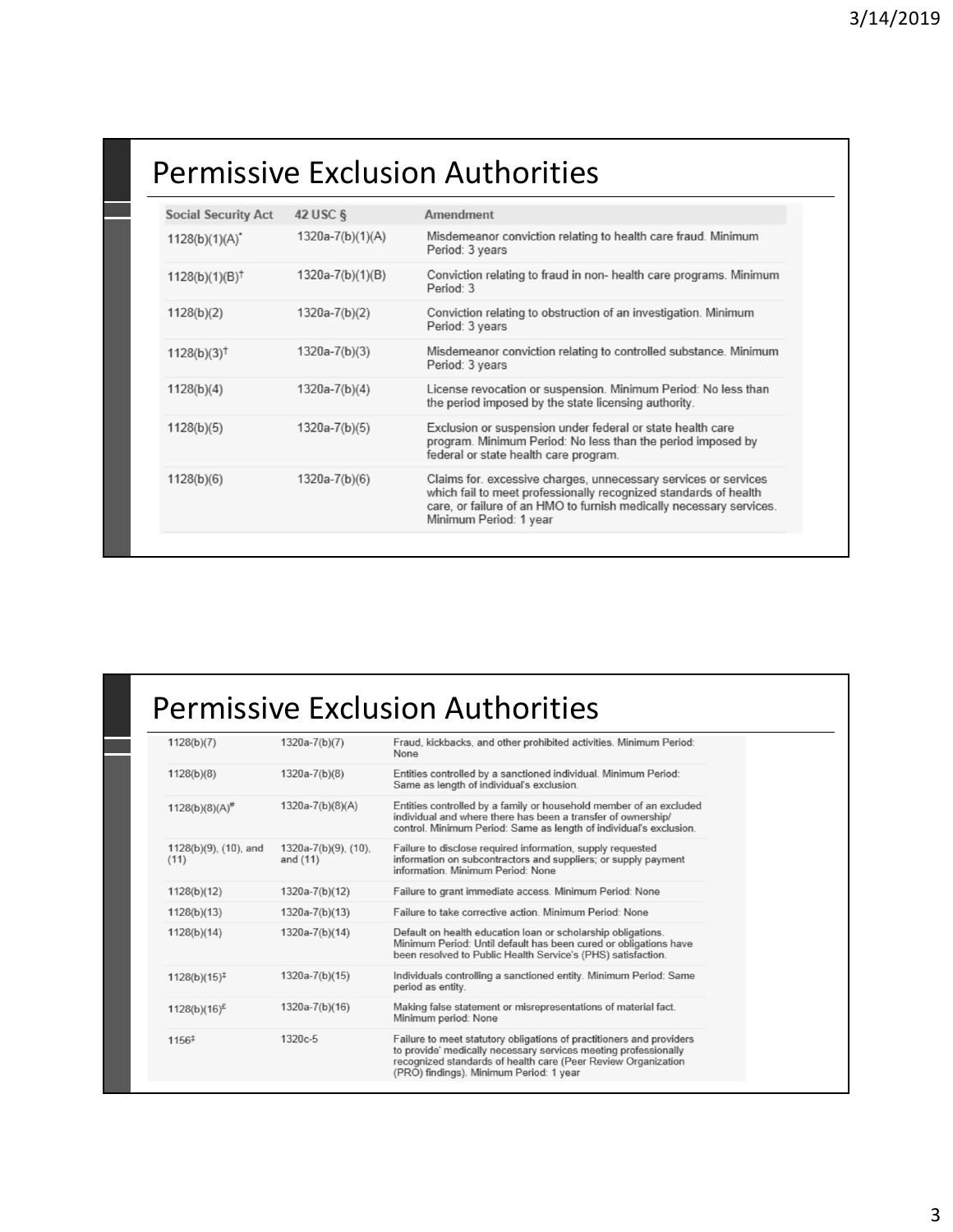

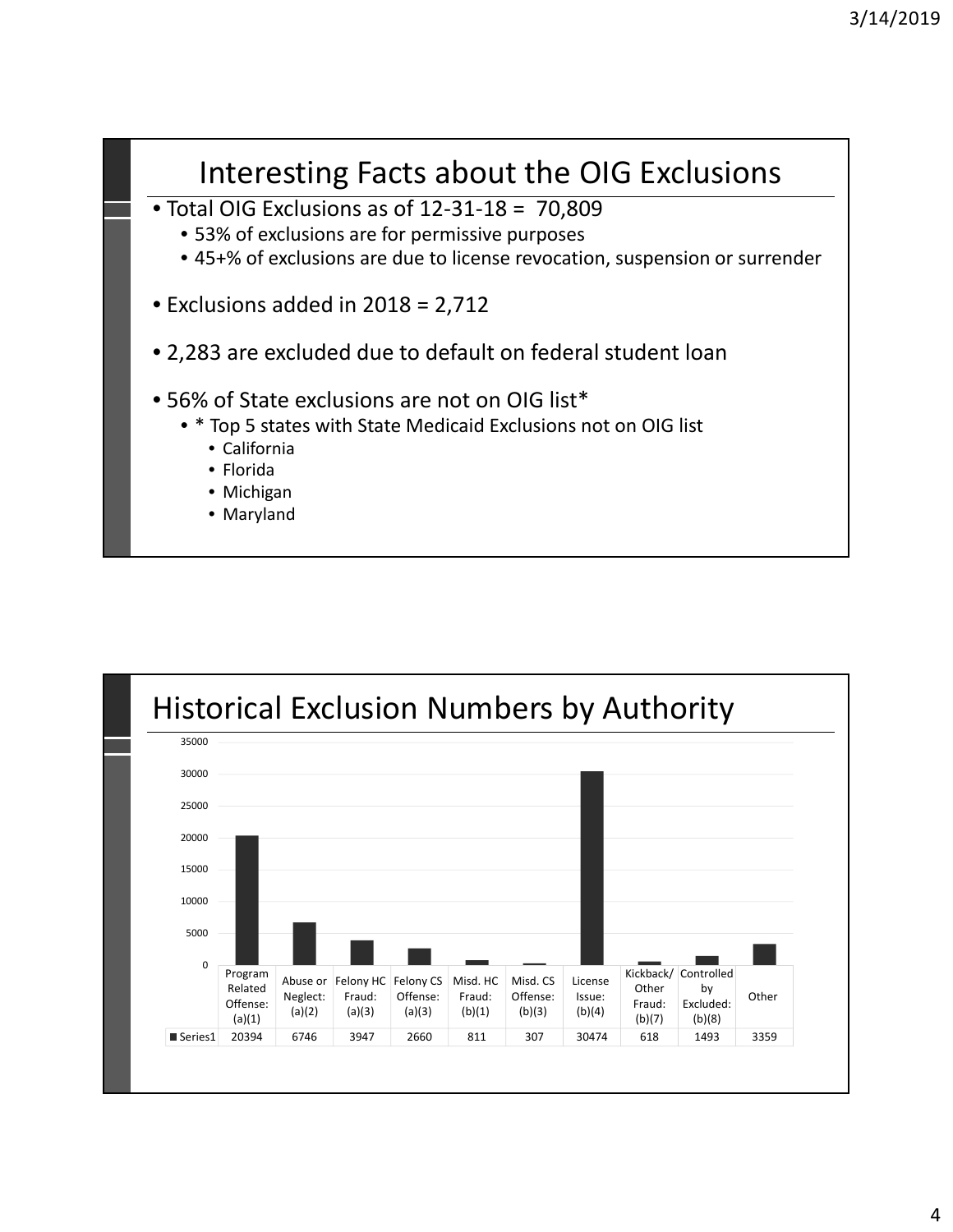| <b>Basis for Exclusion</b>                               | <b>FY 2014</b> | <b>FY 2015</b> | $\overline{\mathrm{FY}2016}$ | <b>FY 2017</b> | <b>FY 2018</b> |
|----------------------------------------------------------|----------------|----------------|------------------------------|----------------|----------------|
| Crimes related to<br>Medicare/Medicaid                   | 1,310          | 1,329          | 1,362                        | 1,281          | 1,081          |
| Crimes related to other<br>health care programs          | 432            | 424            | 262                          | 309            | 235            |
| Patient abuse or neglect                                 | 189            | 302            | 299                          | 266            | 200            |
| Licensing actions                                        | 1,744          | 1,743          | 1,448                        | 973            | 1,046          |
| Other exclusion authorities                              | 342            | 314            | 264                          | 415            | 277            |
| <b>TOTAL Individuals and</b><br><b>Entities Excluded</b> | 4,017          | 4,112          | 3,635                        | 3,244          | 2,839          |

|                                                      |                | FY 2019 : October 2018-to-Date Exclusion Stats |                   |
|------------------------------------------------------|----------------|------------------------------------------------|-------------------|
| <b>Authority</b>                                     | Count          | <b>Individual</b>                              | <b>Businesses</b> |
| 1128(a)(1)                                           | 372            | 370                                            | 2                 |
| 1128(a)(2)                                           | 86             | 85                                             | 1                 |
| 1128(a)(3)                                           | 79             | 79                                             |                   |
| 1128(a)(4)                                           | 51             | 51                                             |                   |
| 1128(b)(1)                                           | 1              | $\mathbf{1}$                                   |                   |
| 1128(b)(2)                                           | $\Omega$       |                                                |                   |
| 1128(b)(3)                                           | $\overline{2}$ | $\overline{c}$                                 |                   |
| 1128(b)(4)                                           | 293            | 293                                            |                   |
| 1128(b)(5)                                           | 6              | 5                                              | 1                 |
| 1128(b)(6)                                           | $\overline{0}$ |                                                |                   |
| 1128(b)(7)                                           | 16             | 6                                              | 10                |
| 1128(b)(8)                                           | 6              |                                                | 6                 |
| 1128(b)(14)                                          | 19             | 19                                             |                   |
| <b>Settlement Agreement</b><br><b>Breech/Default</b> | 1              |                                                |                   |
| <b>Total</b>                                         | 942            | 921                                            | 21<br>10          |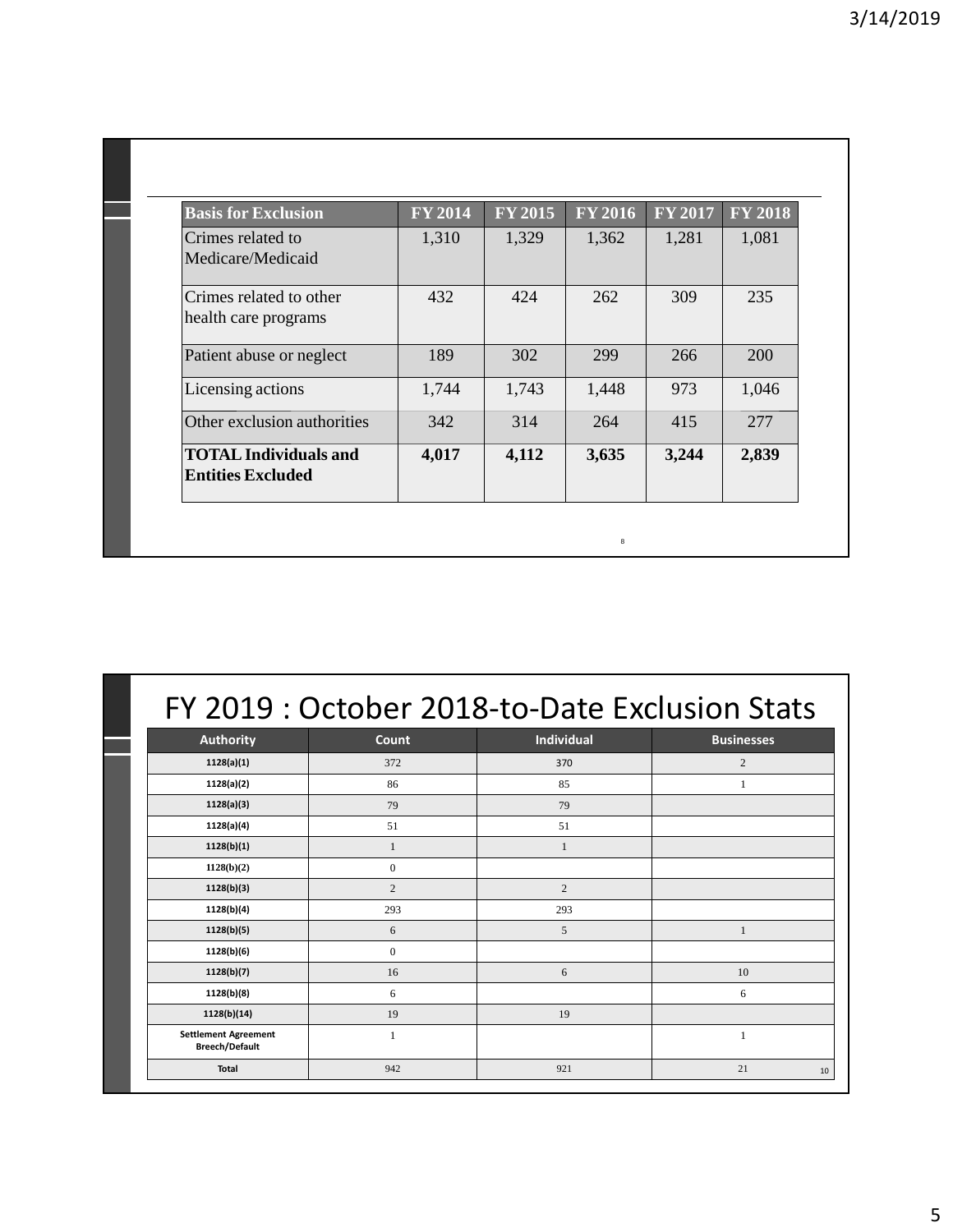

### Key Cases of Exclusion Enforcement

#### **Two Home Health Agency Owners and Two Employees Convicted for Roles in \$3.7 Million Home Health Fraud Scheme**

A Texas federal jury found two home health owners and two employees guilty today for their roles in a scheme to bill Medicare and Medicaid for over \$3.7 million in charges when the owners had previously been excluded from participating in federal health care benefit programs.

#### **California Health System Settles Case Involving Excluded Individual**

On May 4, 2018, Alameda Health System (AHS), California, entered into a \$257,874 settlement agreement with OIG. The settlement agreement resolves allegations that AHS employed an individual who was excluded from participating in any Federal health care program. OIG's investigation revealed that the excluded individual, an eligibility clerk, provided items or services to AHS's patients that were paid for by Federal health care programs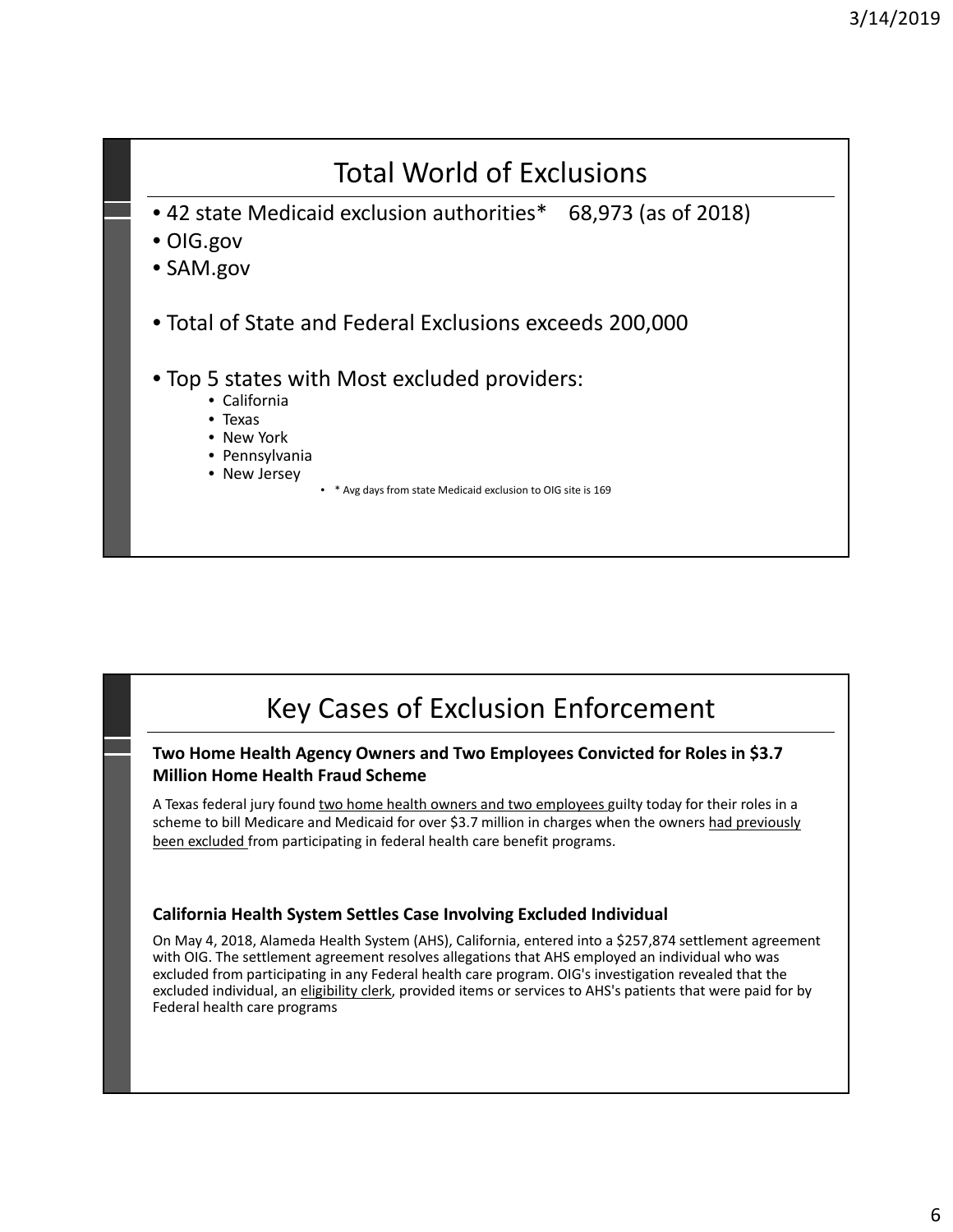|                                                              |                             |                                                                                                      |                      |                             | <b>OIG Risk Factor Indicator</b> |  |
|--------------------------------------------------------------|-----------------------------|------------------------------------------------------------------------------------------------------|----------------------|-----------------------------|----------------------------------|--|
| False Claims Act Settlements on the Risk Spectrum FY 2019 Q1 |                             |                                                                                                      |                      |                             |                                  |  |
|                                                              | <b>Fraud Risk Indicator</b> |                                                                                                      |                      |                             |                                  |  |
|                                                              |                             | OIG assessment of future risk posed by persons who have allegedly engaged in civil healthcare fraud. |                      |                             |                                  |  |
|                                                              | <b>Highest Risk</b>         |                                                                                                      | <b>Risk Spectrum</b> |                             | <b>Lower Risk</b>                |  |
|                                                              | Exclusion                   | Heightened<br>Scrutiny                                                                               | <b>CIAs</b>          | No Further<br><b>Action</b> | Self-Disclosure                  |  |
|                                                              |                             |                                                                                                      |                      |                             |                                  |  |
|                                                              |                             |                                                                                                      |                      |                             |                                  |  |
|                                                              |                             |                                                                                                      |                      |                             |                                  |  |
|                                                              |                             |                                                                                                      |                      |                             |                                  |  |
|                                                              |                             |                                                                                                      |                      |                             |                                  |  |

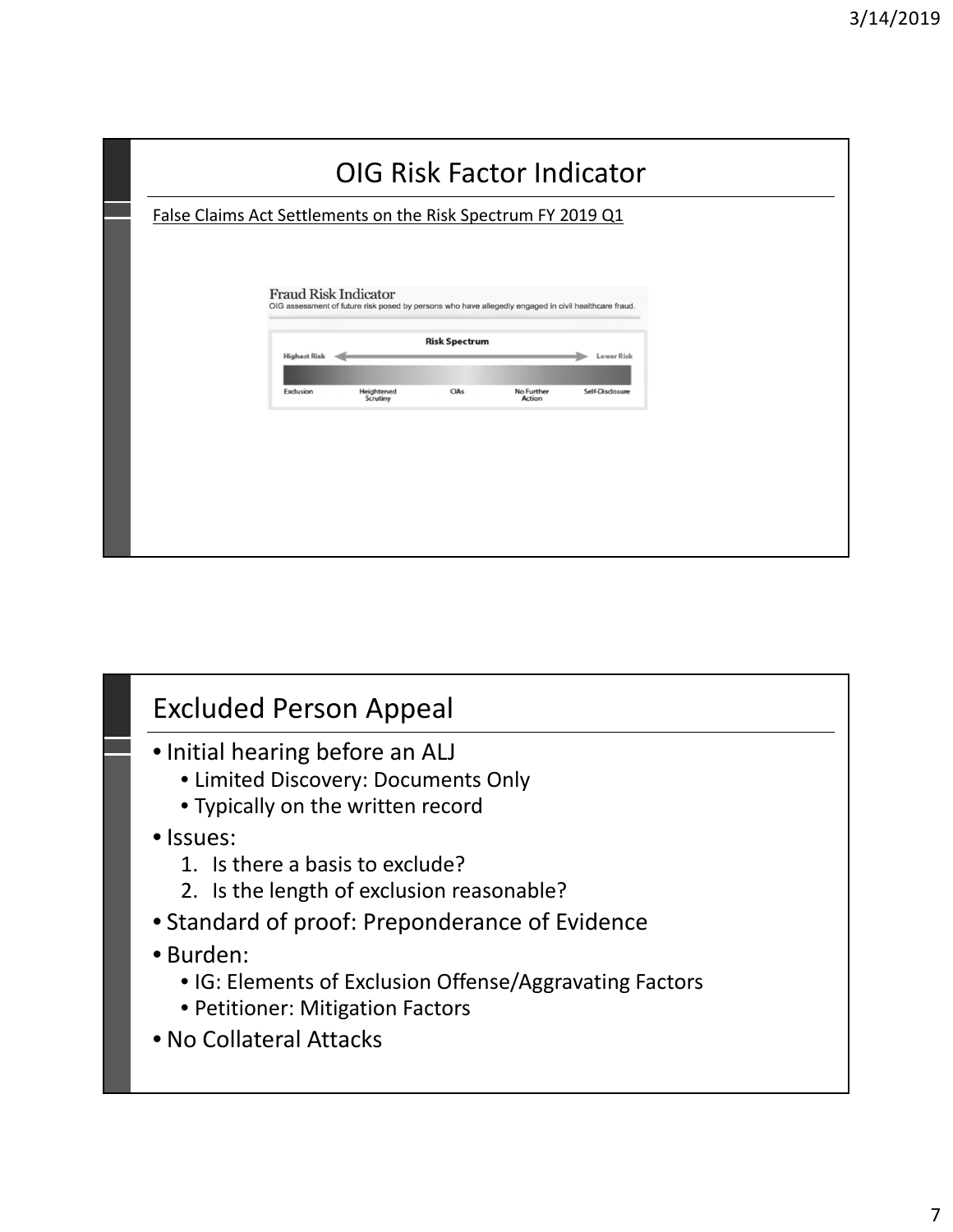15

# Decision and Appeal Options

#### • ALJ:

- Makes an initial decision including findings of facts and conclusions of law.
- The ALJ may affirm, increase, or reduce I.G. determination.
- Party can file appeal to DAB with 30 days (possibility of extension).

#### • DAB Appeal (Board Review)

- 3 Member Panel
- Standard of Review: Is initial decision supported by substantial evidence and free of legal errors.
- Written Submissions with possibility of oral arguments
- DAB can affirm, increase, reduce, reverse or remand.

#### • Federal Court

- CMPL Circuit Court
- Program Exclusion District Court

| <b>Program Readmission/Reinstatement</b> |                         |     |  |  |
|------------------------------------------|-------------------------|-----|--|--|
| • Withdrawal/Rescission                  | • Program Reinstatement |     |  |  |
| • FY 2014: 18 (4 during appeals)         | • FY 2014:              | 534 |  |  |
| • FY 2015: 17 (2 during appeals)         | $\bullet$ FY 2015:      | 520 |  |  |
| • FY 2016: 14 (4 during appeals)         | $\bullet$ FY 2016:      | 571 |  |  |
| • FY 2017: 26 (5 during appeals)         | $\bullet$ FY 2017:      | 564 |  |  |
| • FY 2018: 13 (2 during appeals)         | • FY 2018:              | 614 |  |  |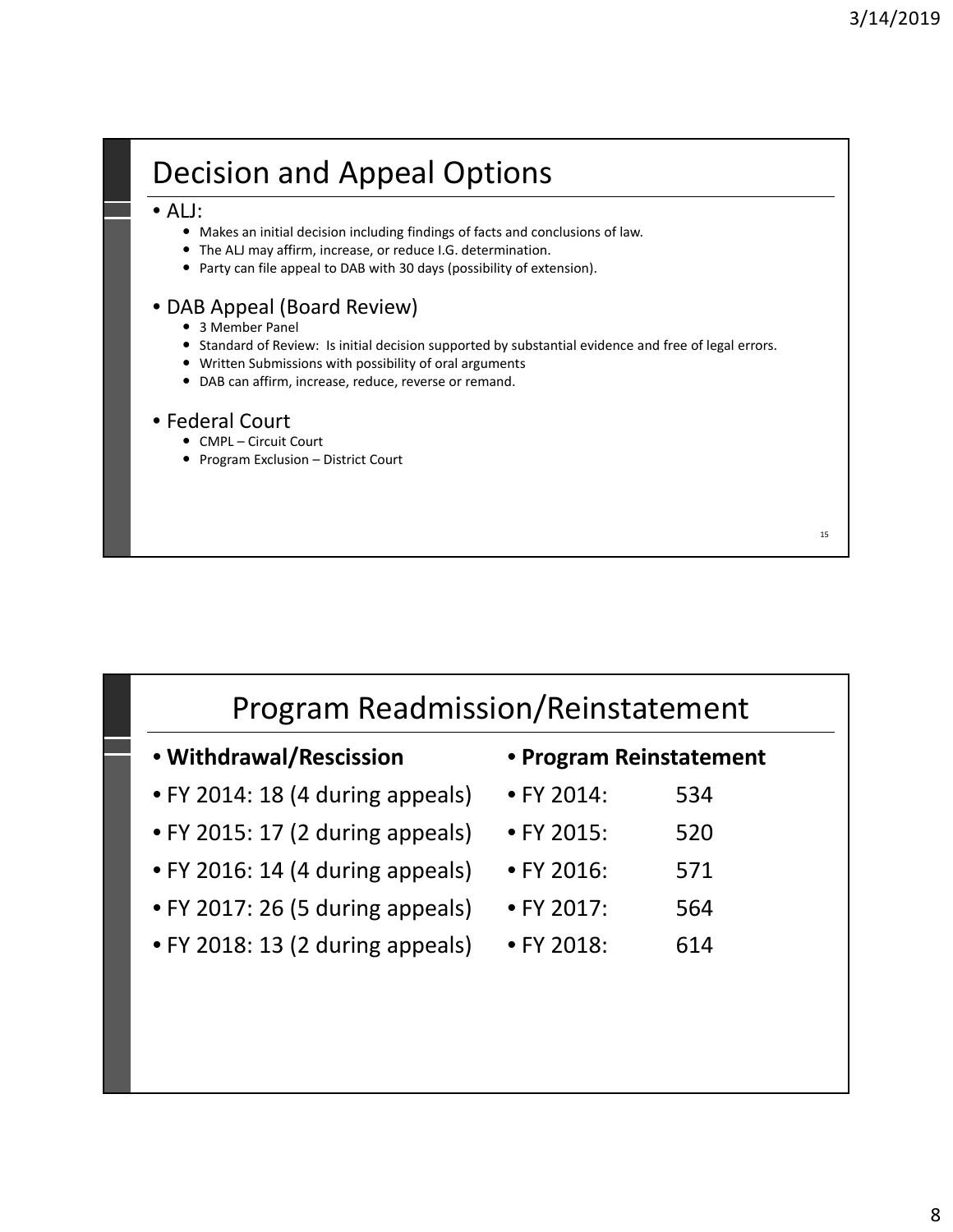### Exclusion Waivers

- Mandatory exclusions -- sole community physician or sole source of essential specialized services in a community.
	- Not available for individuals excluded for abuse or neglect.
- Request must be initiated by a federal or State health care program.
- Limited in Scope Typically by Geographical Area.
- Waiver would be rescinded if basis for waiver no longer exists.
	- Individual is no longer the sole source of services.

# Primary Enforcement Authorities

- **False Claims Act (31 U.S.C. § 3729 ‐ 3733)**
- Elements
	- (1) a false statement or fraudulent course of conduct;
	- (2) made or carried out with knowledge (actual knowledge of falsity, deliberate ignorance of the truth or falsity of the information, or reckless disregard of the truth or falsity of the information);
	- (3) that was material; and
	- (4) that involved a claim (i.e., a request or demand for money or property from the United States).
- **Civil Monetary Penalties Law (42 U.S.C. § 1320a‐7a)**
- Elements differ depending on authority;
- Elements very similar to the FCA for cases regarding the submission of false or fraudulent claims;
- CMPL incorporates the elements of the anti‐ kickback statute for case involving kickbacks;
- *Scienter* standard varies according to authority: most sections use "knowingly," which is defined in a similar manner to the FCA, while others appear to use actual knowledge standards or adopt scienter standards from other statutes by reference.

18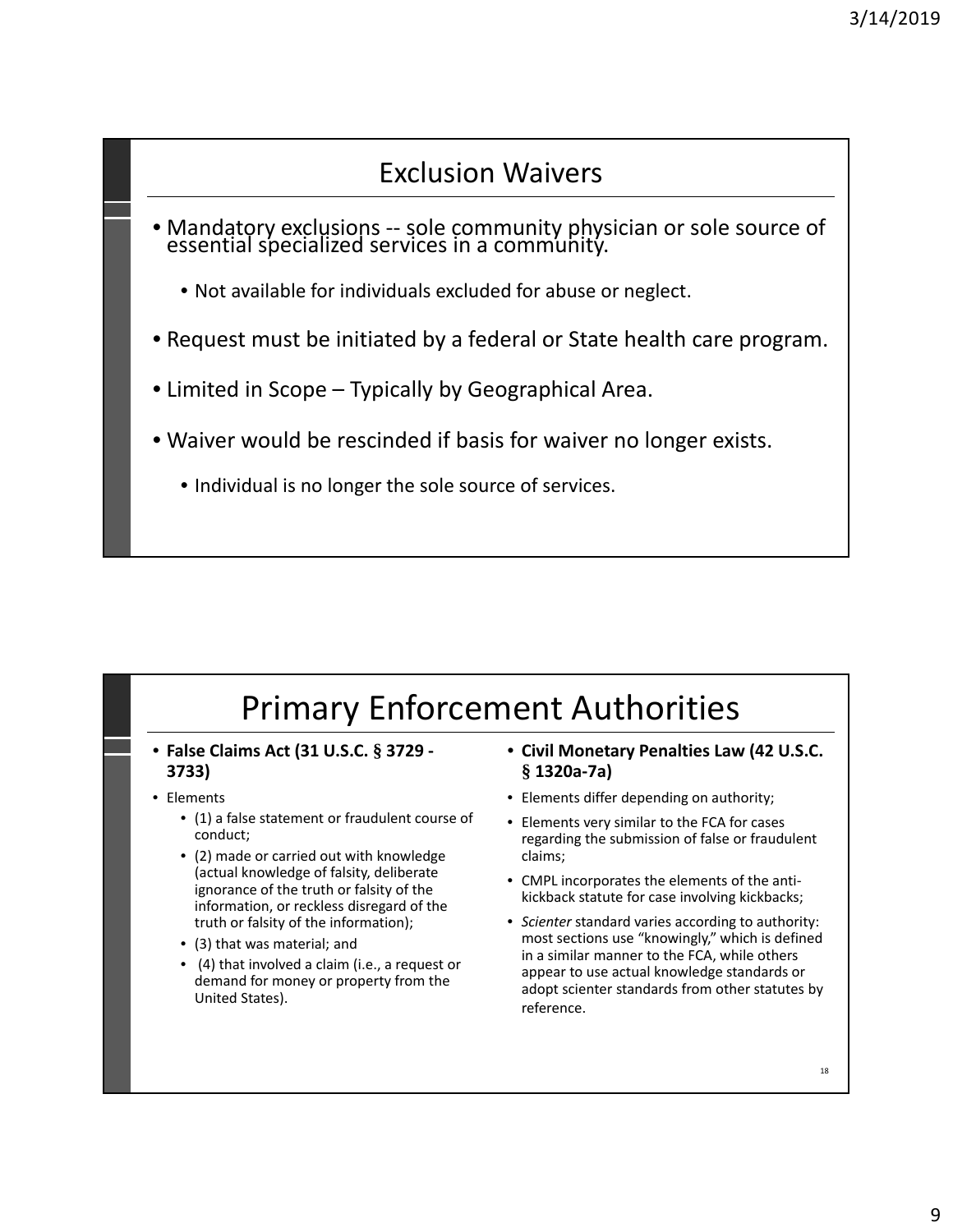#### FCA vs. CMPL Remedies **False Claims Act** • Civil Penalty of no less than \$5,500 and not more than \$11,000 • Inflation Adjusted: \$11,181 ‐ \$22,363 (CY 2018) • 3 times damages sustained by the U.S. • No Exclusion • Statute of Limitations can be up to 10 years • Trial by jury available • Federal Rules of Evidence • Informal Self‐Disclosure Process **Civil Monetary Penalties Law** • Monetary Penalty up to \$10,000 for each item or service improperly claimed • Inflation Adjusted: \$20,000 (statutory change 2018) • Violation occurred AFTER 11/2/15 • Up to 3 times the amount improperly claimed • Exclusion • Statute of Limitations 6 years ALJ Proceeding • Hearsay Admissible • Formal Self‐Disclosure Process

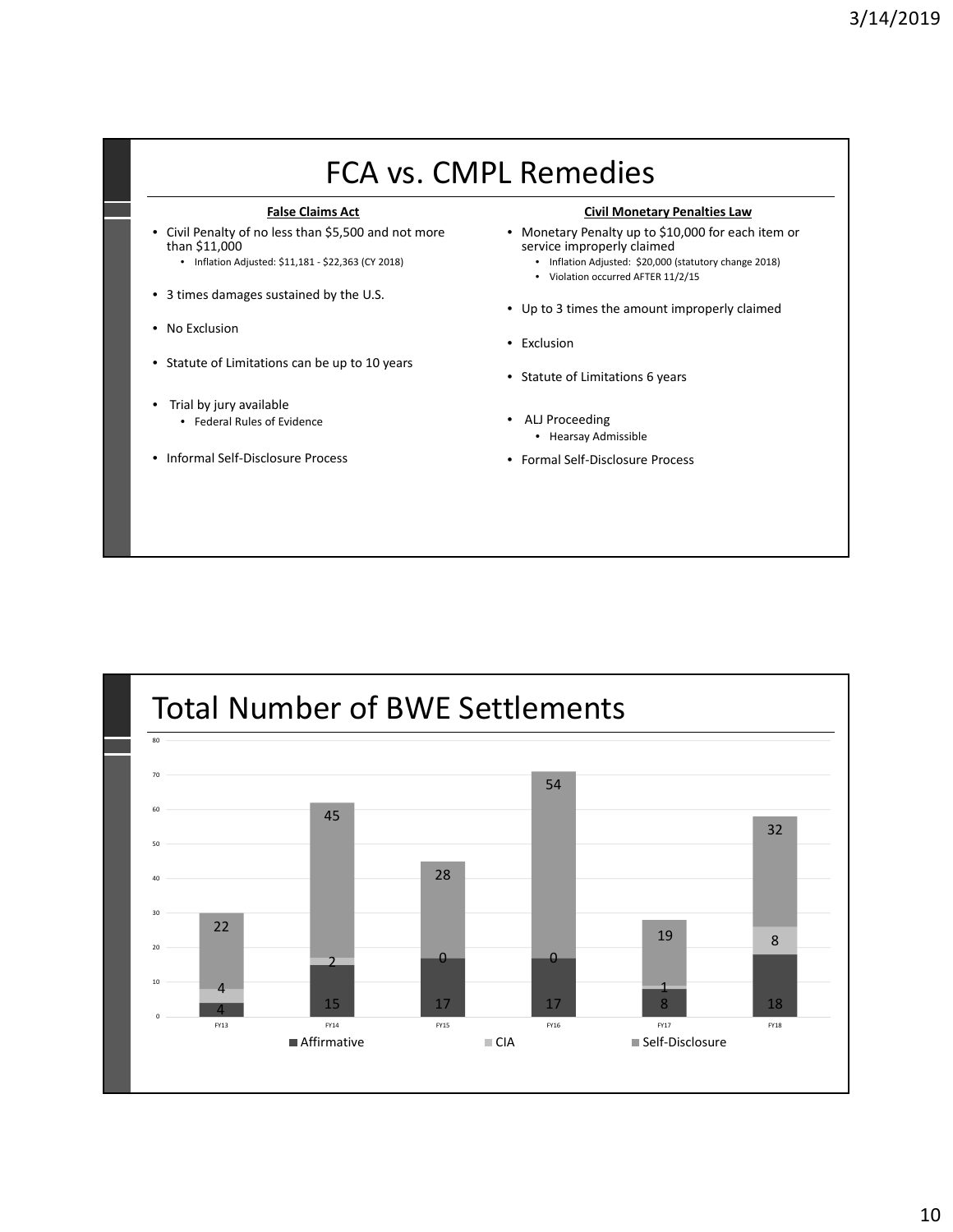

### CMS Preclusion List

#### What is it?

- CMS list of providers and prescribers precluded from receiving payment for Medicare Advantage or Part D drugs for Medicare beneficiaries.
- 1/1/19 replaces Medicare Advantage and prescriber enrollment requirements and ensures patient protections and safety and protect Trust Funds from prescribers and providers identified as bad actors.
- CMS‐4182 Final Rule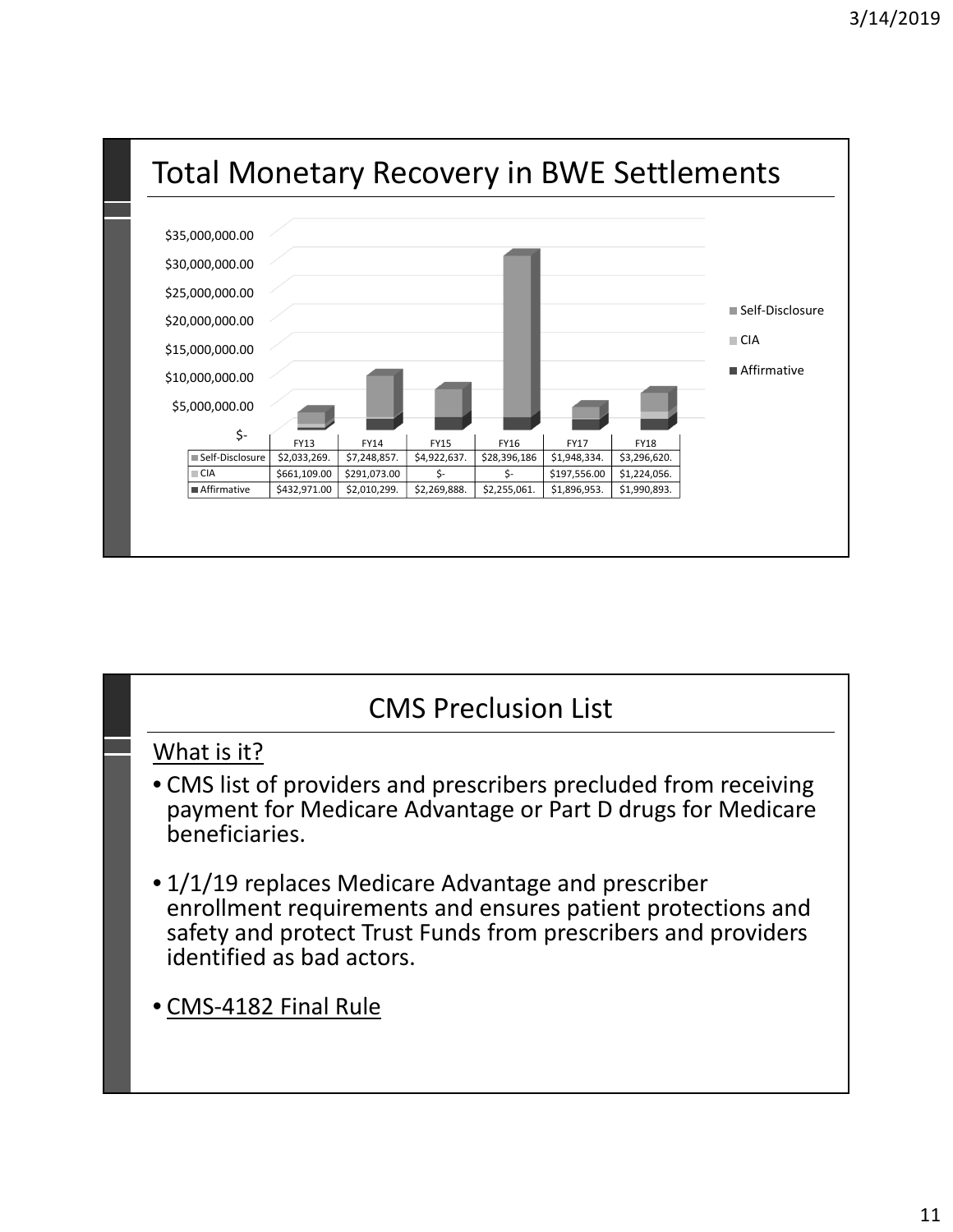### CMS Preclusion List

#### • Who is on the Preclusion list?

A list of prescribers and individuals or entities who fall within any of the following categories:

- (1) Are currently *revoked* from Medicare, are under an *active re‐ enrollment bar*, and *CMS has determined* that the underlying conduct that led to the revocation is *detrimental to the best interests of the Medicare program;* or
- (2) Have *engaged in behavior for which CMS could have revoked the prescriber*, individual or entity to the extent applicable *if they had been enrolled in Medicare*, **and** *CMS determines* that the *underlying conduct that would have led to the revocation is detrimental* to the best interests of the Medicare program.
- (3) Such conduct includes, but are not limited to, *felony convictions and OIG exclusions*.

### CMS Preclusion List

How long is a Provider is on the Preclusion list:

- A provider will be precluded for the length of their re‐enrollment bar if they are currently revoked **or** would have been revoked had they enrolled in the Medicare program.
- The re-enrollment bar is a minimum of 1 year, but not greater than 3 years depending on the severity of the basis for revocation.
- The Preclusion List timeframe will be specified in the notification letter.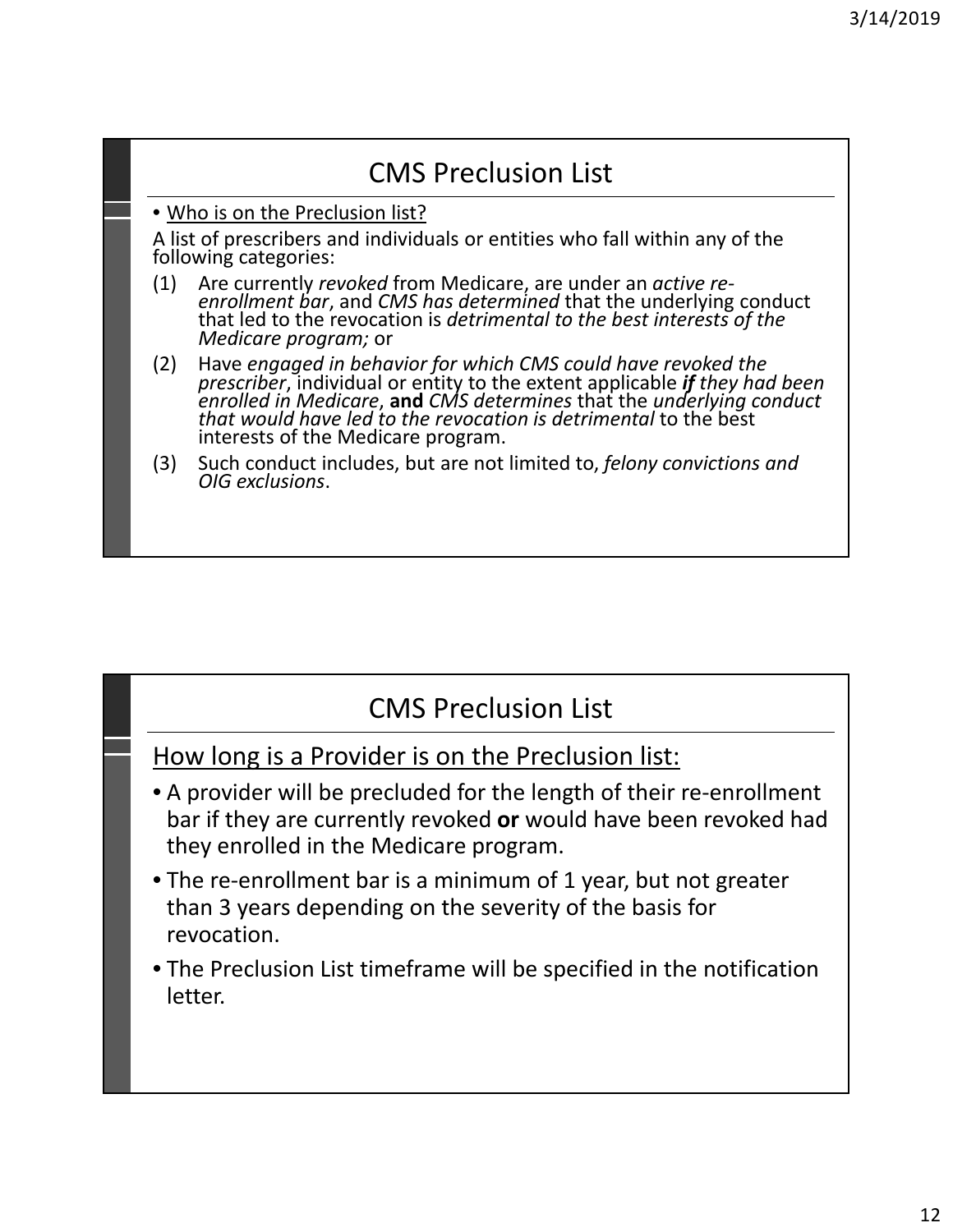# Screening Best Practices

- OIG-LEIE each month (search at least after  $10^{th}$ )
- Add State Medicaid Exclusion searches (42)
- SAM.gov
- Search names provided on application (maiden, former, hyphenated...)
- Don't forget vendors
- *Remember*: Disciplinary action on individual with a license is good precurser for possible future exclusion
- OIG LEIE does not contain ALL exclusions
- Exclusions are not automatically reinstated upon conclusion of term
- Starting in 2019 (April): CMS Preclusion list monitoring

### The Affirmative Investigation

- OIG will issue a "Pre‐Demand Letter"
	- Identity of Excluded Person
	- Effective Date of Exclusion
	- How OIG learned of Employment: Reinstatement Application
- Request for Information
	- 1. Facts and Circumstance of Employment
	- 2. Basic Evidence:
		- Application/Background Check Information
		- Resume/Job Description
		- Salary/Benefit Information
	- 3. Federal Payor Mix
	- 4. Any Other Information Provider Wants Considered